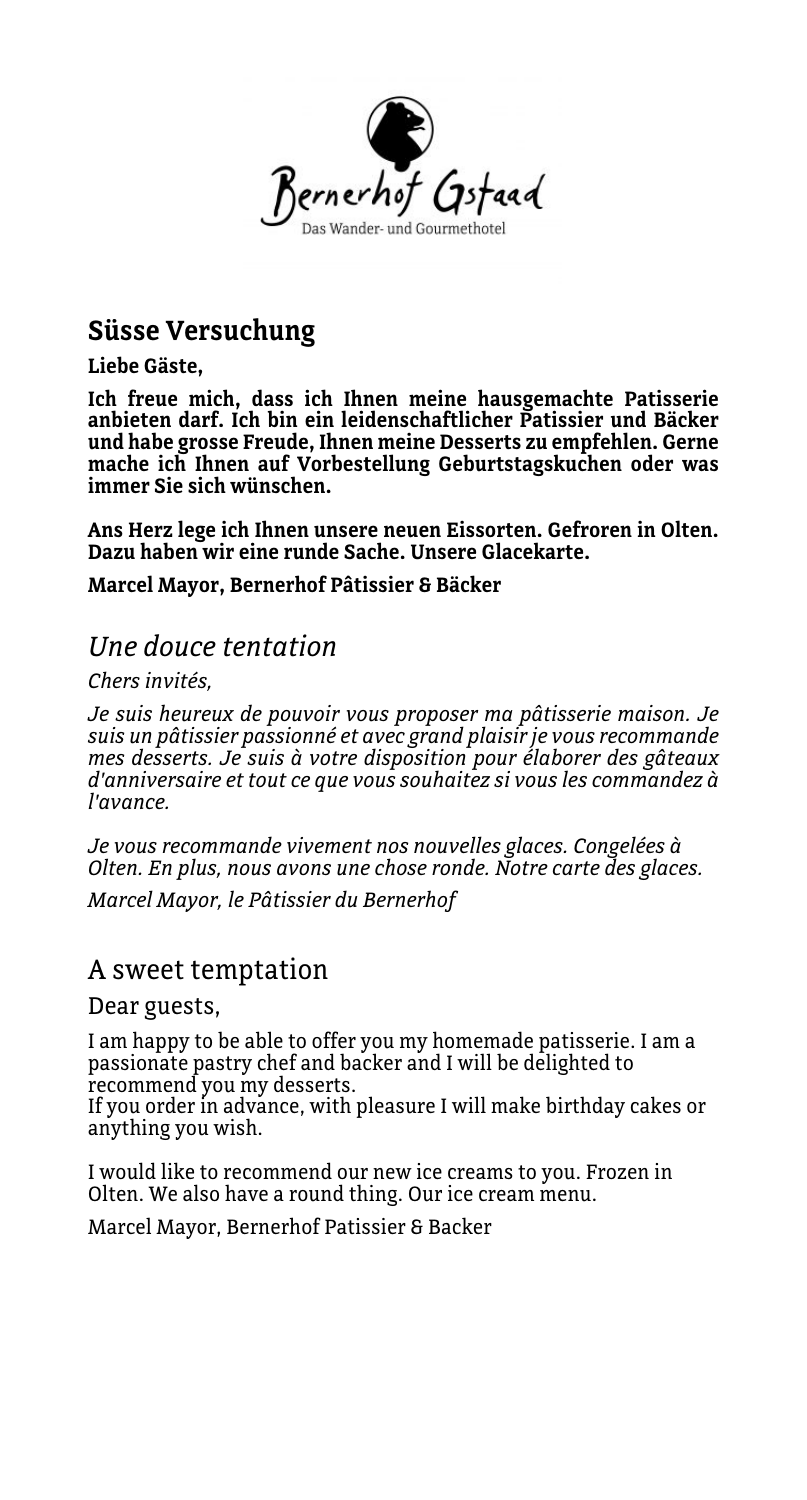

## **Bernerhof Klassiker und Eisbecher**

|                                                                                                                                                                  | 1/2 Portion | Portion        |
|------------------------------------------------------------------------------------------------------------------------------------------------------------------|-------------|----------------|
| Saisonaler Fruchtsalat<br>Salade de fruits<br>Fruit salad                                                                                                        | 12          | 14             |
| <b>mit Rahm</b> / $avec$ <i>chantilly</i> / with whipped cream<br>mit Maraschino / au marasquin / with maraschino<br><b>mit Kirsch</b> / au Kirsch / with Kirsch |             | +2<br>+4<br>+4 |
| Hausgemachtes Karamellköpfli mit Schlagrahm<br>Flan caramel et chantilly<br>Caramel custard with whipped cream                                                   |             | 10             |
| Schokoladenmousse mit Karamellfüllung<br>Mousse au chocolat fourrée au caramel<br>Chocolate mousse filled with caramel                                           |             | 12             |
| <b>Meringue Cappuccino</b><br>Meringue Cappuccino<br>Meringue Cappuccino                                                                                         |             | 12             |
| Orangen Créme Brûlée<br>Créme Brûlée à l'orange<br>Orange créme brûlée                                                                                           |             | 12             |
| Gerührter Eiskaffee<br>Café glacé brassé<br>Mixed Ice-coffee                                                                                                     |             | 13             |
| mit Amaretto / avec Amaretto / with Amaretto                                                                                                                     |             | +2             |
| Coupe Nesselrode,<br>hausgemachtes Vermicelles, Vanilleglace,<br><b>Meringues und Schlagrahm</b><br>Coupe Nesselrode                                             |             | 16             |
| Vermicelles faits maison, glace Vanille,<br>Meringue et chantilly<br>Coupe Nesselrode<br>Homemade Vermicelles, vanilla ice cream,                                |             |                |
| meringue and whipped cream                                                                                                                                       |             |                |